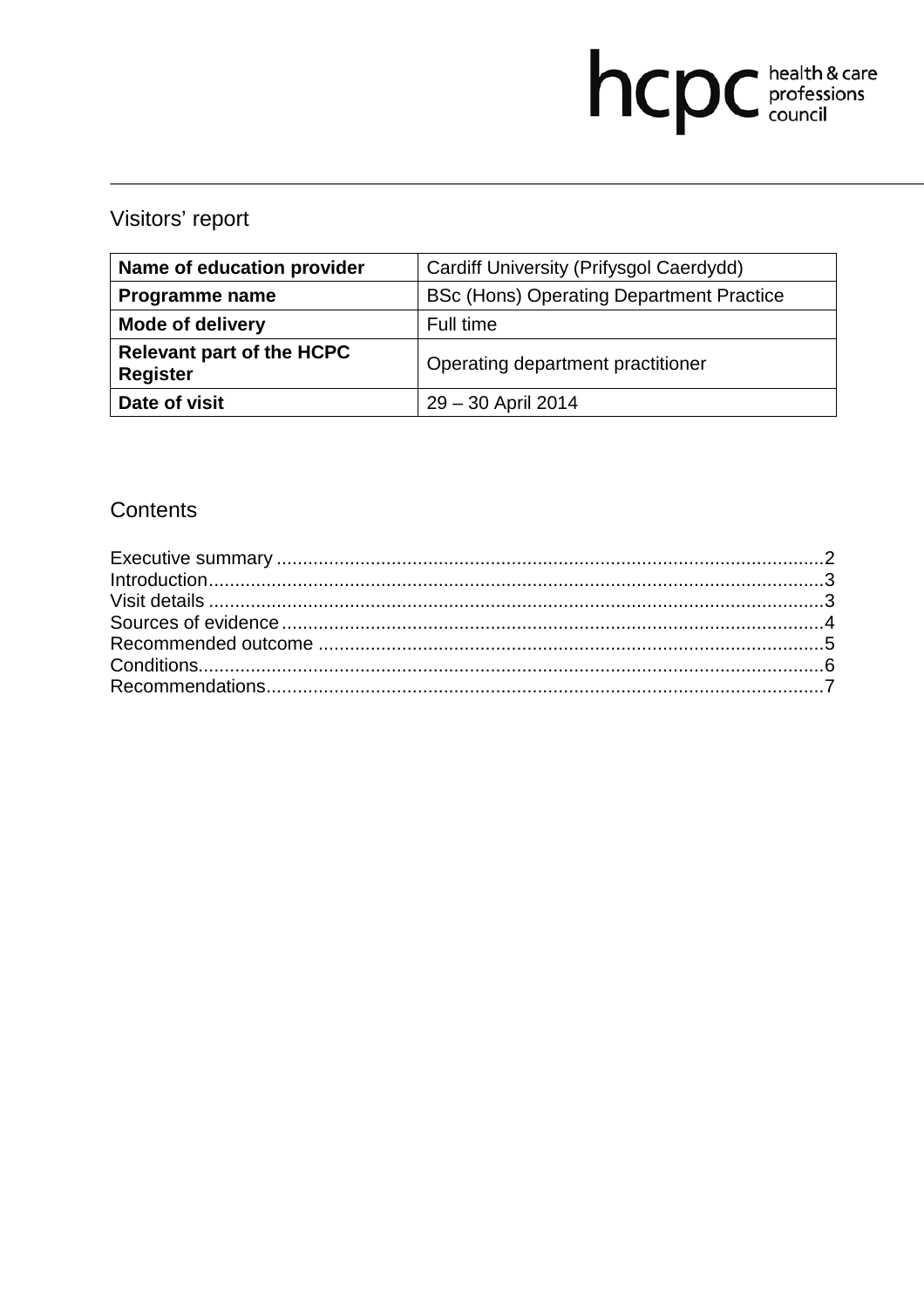#### Executive summary

The Health and Care Professions Council (HCPC) approve educational programmes in the UK which health and care professionals must complete before they can apply to be registered with us. We are a statutory regulator and our main aim is to protect the public. We currently regulate 16 professions. All of these professions have at least one professional title which is protected by law. This means that anyone using the title 'operating department practitioner' must be registered with us. The HCPC keep a register of health and care professionals who meet our standards for their training, professional skills, behaviour and health.

The visitors' report which follows outlines the recommended outcome made by the visitors on the approval of the programme. This recommended outcome was accepted by the Education and Training Committee (Committee) on 26 August 2014. At the Committee meeting, the programme was approved. This means that the education provider has met the conditions outlined in this report and that the programme meets our standards of education and training (SETs) and ensures that those who complete it meet our standards of proficiency (SOPs) for their part of the Register. The programme is now granted open ended approval, subject to satisfactory monitoring.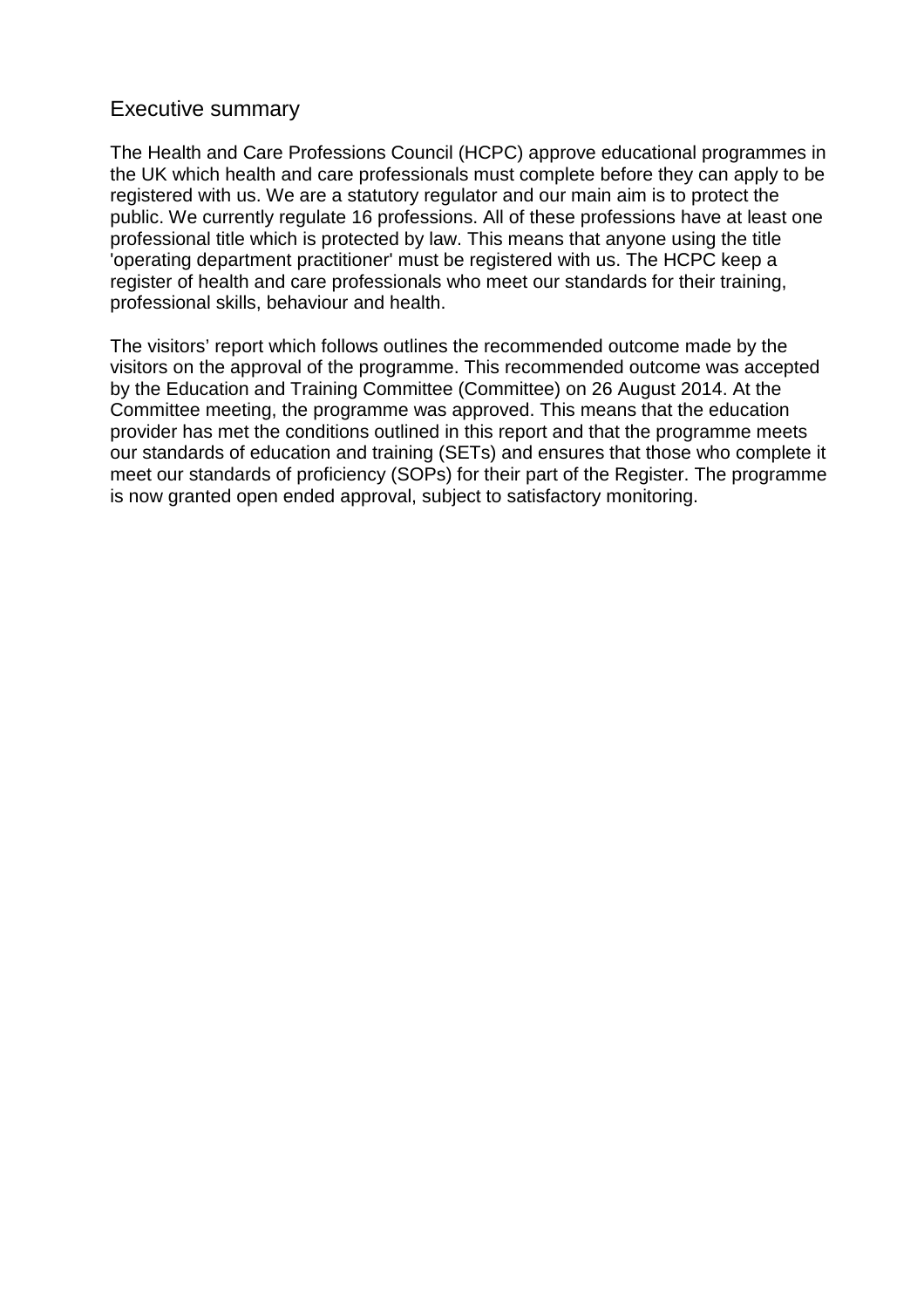#### **Introduction**

The HCPC visited the programme at the education provider as it was a new programme which was seeking HCPC approval for the first time. This visit assessed the programme against the standards of education and training (SETs) and considered whether those who complete the programme meet the standards of proficiency (SOPs) for their part of the Register.

This visit was part of a joint event. The education provider also considered their accreditation of the programme. The education provider and the HCPC formed a joint panel, with an independent chair and secretary, supplied by the education provider. Whilst the joint panel participated in collaborative scrutiny of the programme and dialogue throughout the visit; this report covers the HCPC's recommendations on the programme only. As an independent regulatory body, the HCPC's recommended outcome is independent and impartial and based solely on the HCPC's standards. A separate report, produced by the education provider outlines their decisions on the programme's status.

| Name of HCPC visitors and profession         | Nick Clark (Operating department<br>practitioner)<br>Joanne Thomas (Operating department<br>practitioner)                                                            |
|----------------------------------------------|----------------------------------------------------------------------------------------------------------------------------------------------------------------------|
| HCPC executive officer (in attendance)       | <b>Hollie Latham</b>                                                                                                                                                 |
| Proposed student numbers                     | 60 per year                                                                                                                                                          |
| Proposed start date of programme<br>approval | September 2014                                                                                                                                                       |
| Chair                                        | Claire Morgan (Cardiff University)                                                                                                                                   |
| Secretary                                    | Clive Brown (Cardiff University)                                                                                                                                     |
| Members of the joint panel                   | Lloyd Howell (Northumbria University)<br>Paul Wicker (Edge Hill University)<br><b>Clare Hughes (Cardiff University)</b><br><b>Brian Jenkins (Cardiff University)</b> |

#### Visit details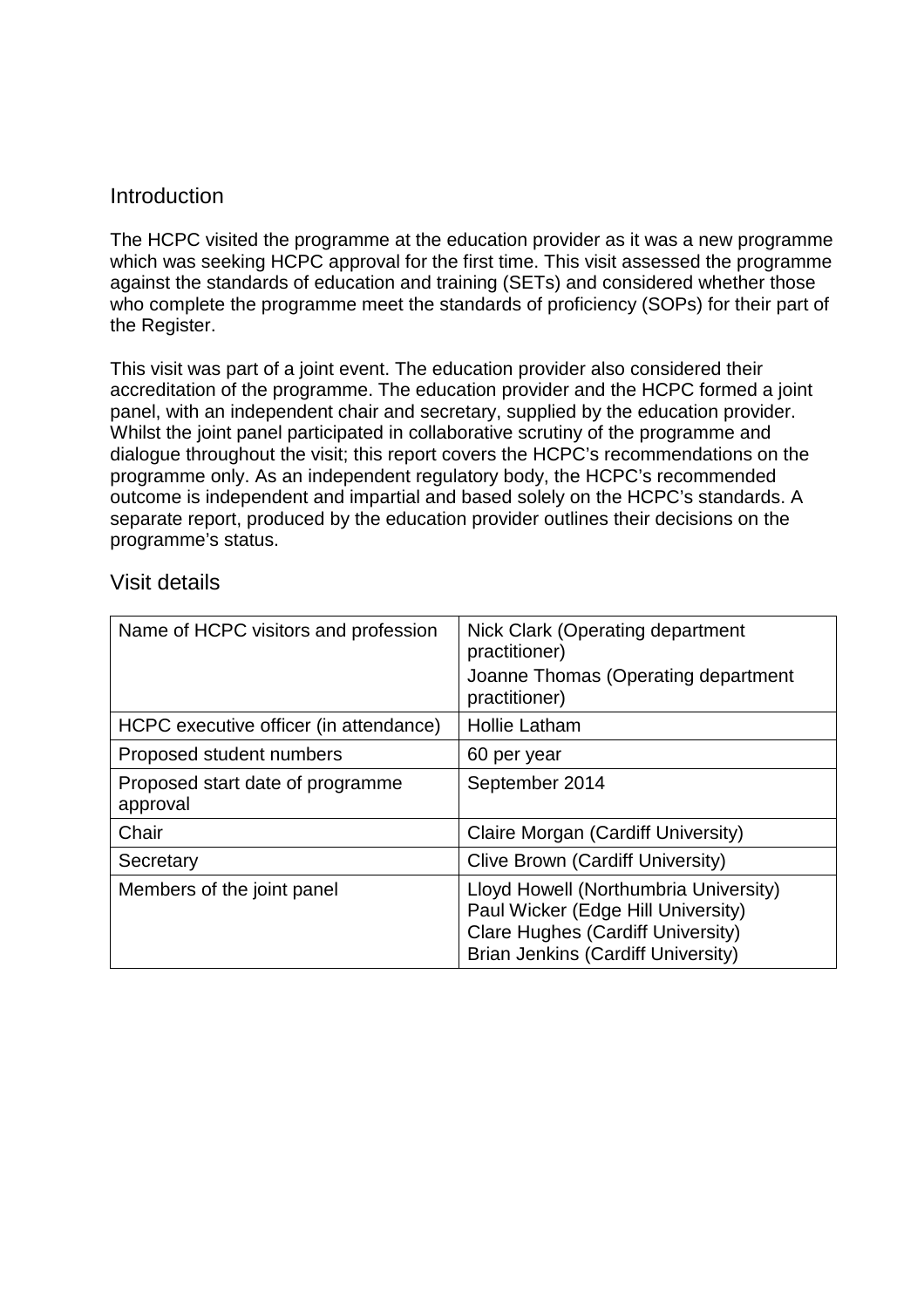#### Sources of evidence

Prior to the visit the HCPC reviewed the documentation detailed below, sent by the education provider:

|                                                                                       | Yes | No. | N/A |
|---------------------------------------------------------------------------------------|-----|-----|-----|
| Programme specification                                                               |     |     |     |
| Descriptions of the modules                                                           |     |     |     |
| Mapping document providing evidence of how the<br>education provider has met the SETs |     |     |     |
| Mapping document providing evidence of how the<br>education provider has met the SOPs |     |     |     |
| Practice placement handbook                                                           |     |     |     |
| Student handbook                                                                      |     |     |     |
| Curriculum vitae for relevant staff                                                   |     |     |     |
| External examiners' reports from the last two years                                   |     |     |     |

The HCPC did not review external examiners' reports from the last two years prior to the visit as there is currently no external examiner as the programme is new.

During the visit the HCPC saw the following groups or facilities:

|                                                                                                  | Yes | <b>No</b> | N/A |
|--------------------------------------------------------------------------------------------------|-----|-----------|-----|
| Senior managers of the education provider with<br>responsibility for resources for the programme |     |           |     |
| Programme team                                                                                   |     |           |     |
| Placements providers and educators / mentors                                                     |     |           |     |
| <b>Students</b>                                                                                  |     |           |     |
| Learning resources                                                                               |     |           |     |
| Specialist teaching accommodation<br>(eg specialist laboratories and teaching rooms)             |     |           |     |

The HCPC met with students from the approved DipHE Operating Department Practice, as the programme seeking approval currently does not have any students enrolled on it.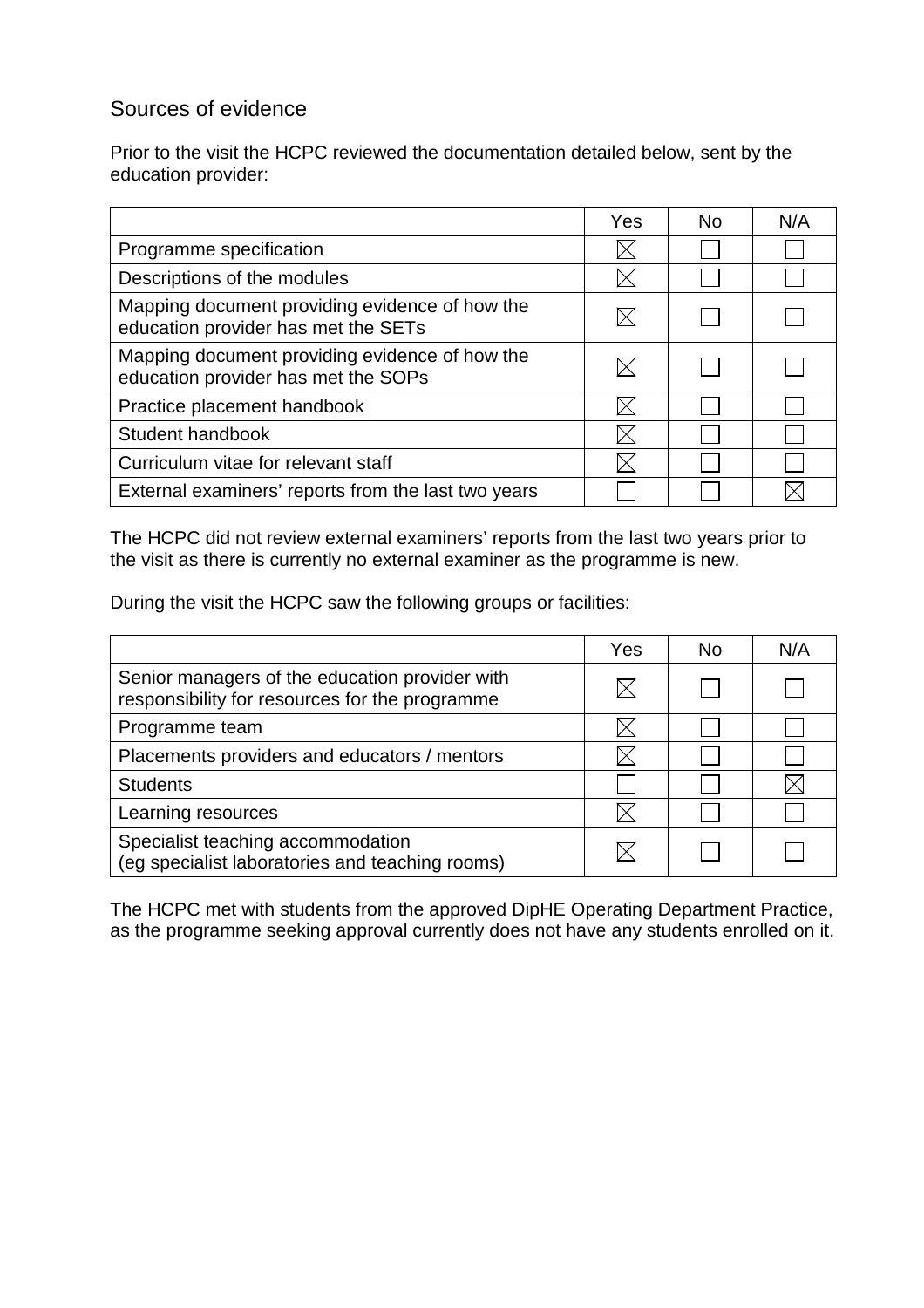#### Recommended outcome

To recommend a programme for approval the visitors must be assured that the programme meets all of the standards of education and training (SETs) and that those who complete the programme meet our standards of proficiency (SOPs) for their part of the Register.

The visitors agreed to recommend to the Education and Training Committee that a number of conditions are set on the programme, all of which must be met before the programme can be approved.

The visitors agreed that 55 of the SETs have been met and that conditions should be set on the remaining two SETs.

Conditions are requirements that the education provider must meet before the programme can be recommended for approval. Conditions are set when certain standards of education and training have not been met or there is insufficient evidence of the standard being met.

The visitors have also made a recommendation for the programme.

Recommendations are observations on the programme or education provider which do not need to be met before the programme is recommended for approval. Recommendations are normally set to encourage further enhancements to the programme and are normally set when it is felt that the particular standard of education and training has been met at, or just above the threshold level.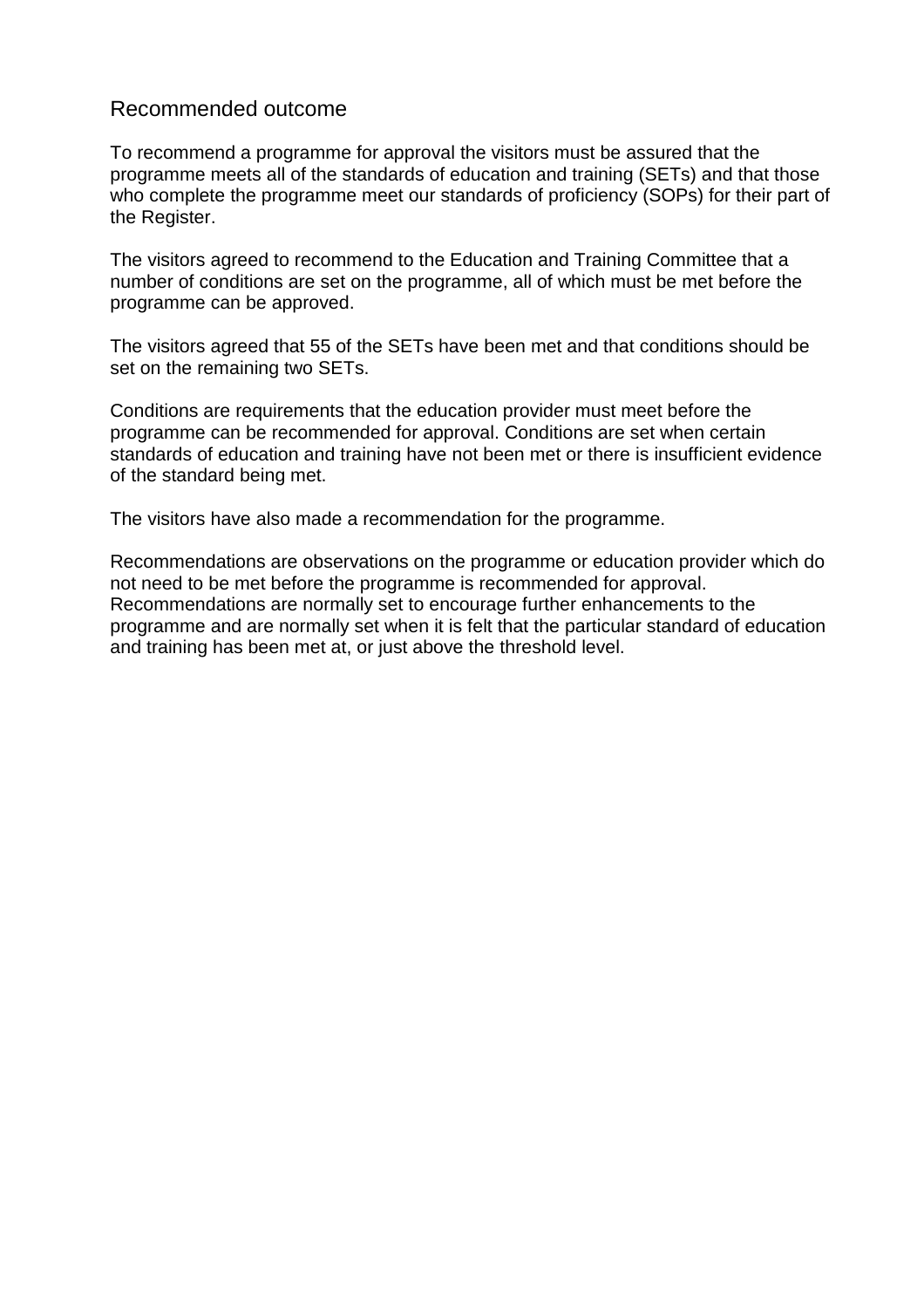#### **Conditions**

#### **3.5 There must be an adequate number of appropriately qualified and experienced staff in place to deliver an effective programme.**

**Condition:** The education provider must provide further evidence to confirm the staffing strategy for programme.

**Reason:** In the transition from 'Dip HE Operating Department Practice' to 'BSc (Hons) Operating Department Practice' the programme team intend to increase student numbers from 50 students per year to 60 students per year. The 'BSc (Hons) Operating Department Practice' will also run over 3 years (in contrast to the previous 2 year programme) bringing the potential total student numbers from 100 to 180 across the programme at any one time. In a meeting with the senior team it was stated that, to accommodate the increase to student numbers, budgets had been agreed and staffing arrangements are underway. Although it had been outlined that staff arrangements are underway, the visitors were unclear of the overall intended increase to staffing levels. Therefore, the visitors require further clarification to show that that there will be an adequate number of appropriately qualified and experienced staff in place to deliver an effective programme.

#### **6.1 The assessment strategy and design must ensure that the student who successfully completes the programme has met the standards of proficiency for their part of the Register.**

**Condition:** The education provider must submit an up to date version of assessment methods and criteria.

**Reason:** The visitors were satisfied that the current assessment methods, as evidenced in the documentation, would ensure that students meet the Standards of Proficiency (SOPs) for operating department practitioners. However, in a meeting with the programme team, it was stated that some of the current assessment methods will be changing before the September intake. The visitors did not receive any documentation evidencing the changes. Therefore the visitors require further evidence of any changes made to the assessment methods to ensure that a student who completes the programme can meet the SOPs for operating department practitioners.